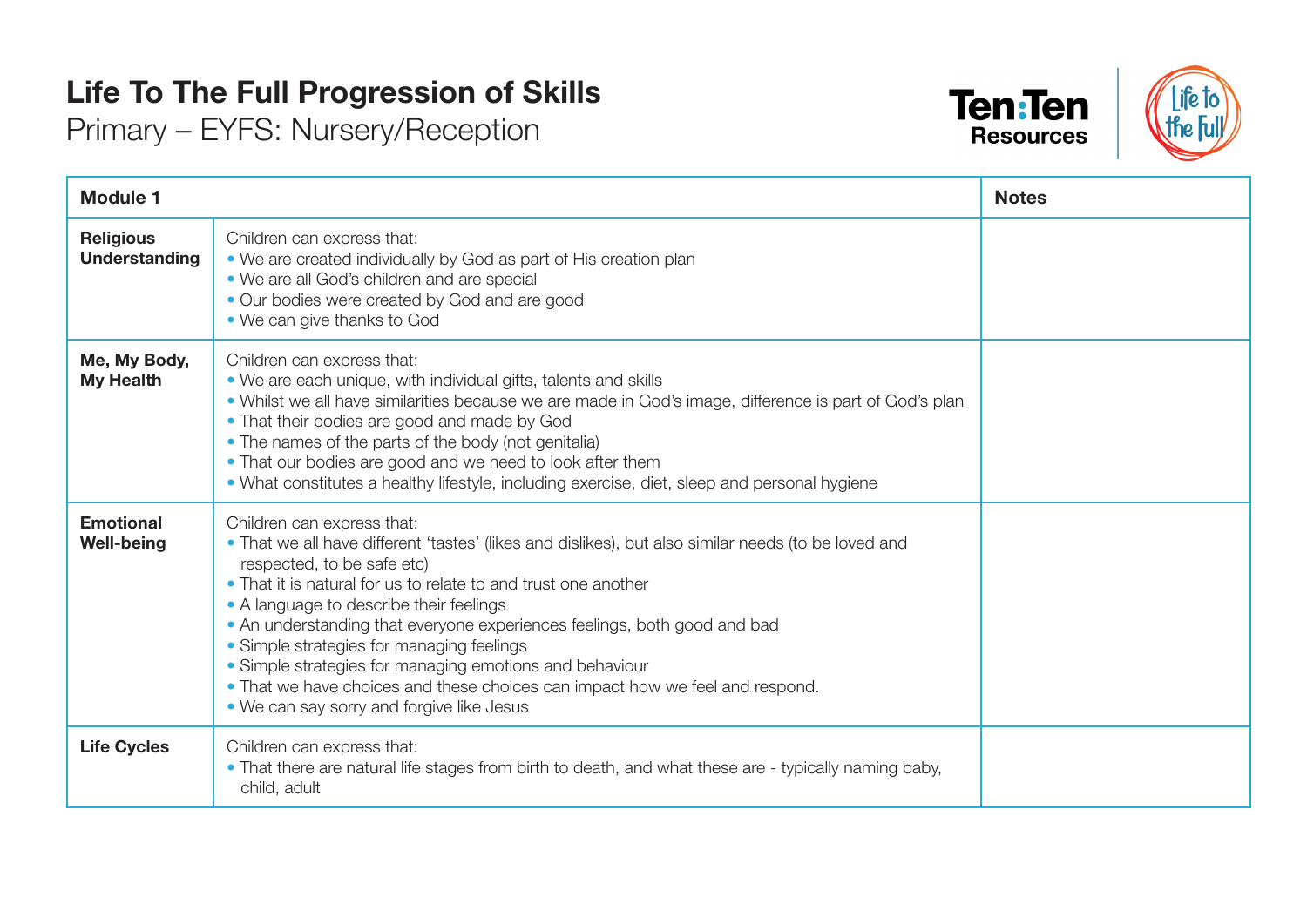## **Life To The Full Progression of Skills**

Primary – EYFS: Nursery/Reception





| <b>Module 2</b>                          |                                                                                                                                                                                                                                                                                                                                                                                                                                                                                                                                                                                                                                                                                                                                                                                                                                                                                                                      | <b>Notes</b> |
|------------------------------------------|----------------------------------------------------------------------------------------------------------------------------------------------------------------------------------------------------------------------------------------------------------------------------------------------------------------------------------------------------------------------------------------------------------------------------------------------------------------------------------------------------------------------------------------------------------------------------------------------------------------------------------------------------------------------------------------------------------------------------------------------------------------------------------------------------------------------------------------------------------------------------------------------------------------------|--------------|
| <b>Religious</b><br><b>Understanding</b> | Children can express that:<br>• We are part of God's family<br>. Jesus cared for others and wanted them to live good lives like Him<br>• We should love other people in the same way God loves us                                                                                                                                                                                                                                                                                                                                                                                                                                                                                                                                                                                                                                                                                                                    |              |
| <b>Personal</b><br><b>Relationships</b>  | Children are able to describe:<br>• Special people (e.g. parents, carers, friends) and what makes them special<br>• The importance of the nuclear family and of the wider family<br>• The importance of being close to and trusting of 'special people' and telling them is something is<br>troubling them<br>• How their behaviour affects other people and that there is appropriate and inappropriate behaviour<br>• The characteristics of positive and negative relationships<br>• Different types of teasing and that all bullying is wrong and unacceptable<br>• When they have been unkind to others and say sorry<br>• That when we are unkind, we hurt God and should say sorry<br>• When people are being unkind to them and others and how to respond<br>• That we should forgive like Jesus forgives.                                                                                                   |              |
| <b>Keeping Safe</b>                      | Children can explain:<br>• About safe and unsafe situations indoors and outdoors, including online<br>• That they can ask for help from their special people<br>• That they are entitled to bodily privacy<br>. That they can and should be open with 'special people' they trust if anything troubles them<br>• That there are different people we can trust for help, especially those closest to us who care for us,<br>including our teachers and our parish priest<br>. That medicines should only be taken when a parent or doctor gives them to us<br>• That medicines are not sweets<br>• That we should always try to look after our bodies because God created them and gifted them to us<br>• That there are lots of jobs designed to help us<br>• That paramedics help us in a medical emergency<br>• That First Aid can be used in non-emergency situations, as well as whilst waiting for an ambulance |              |